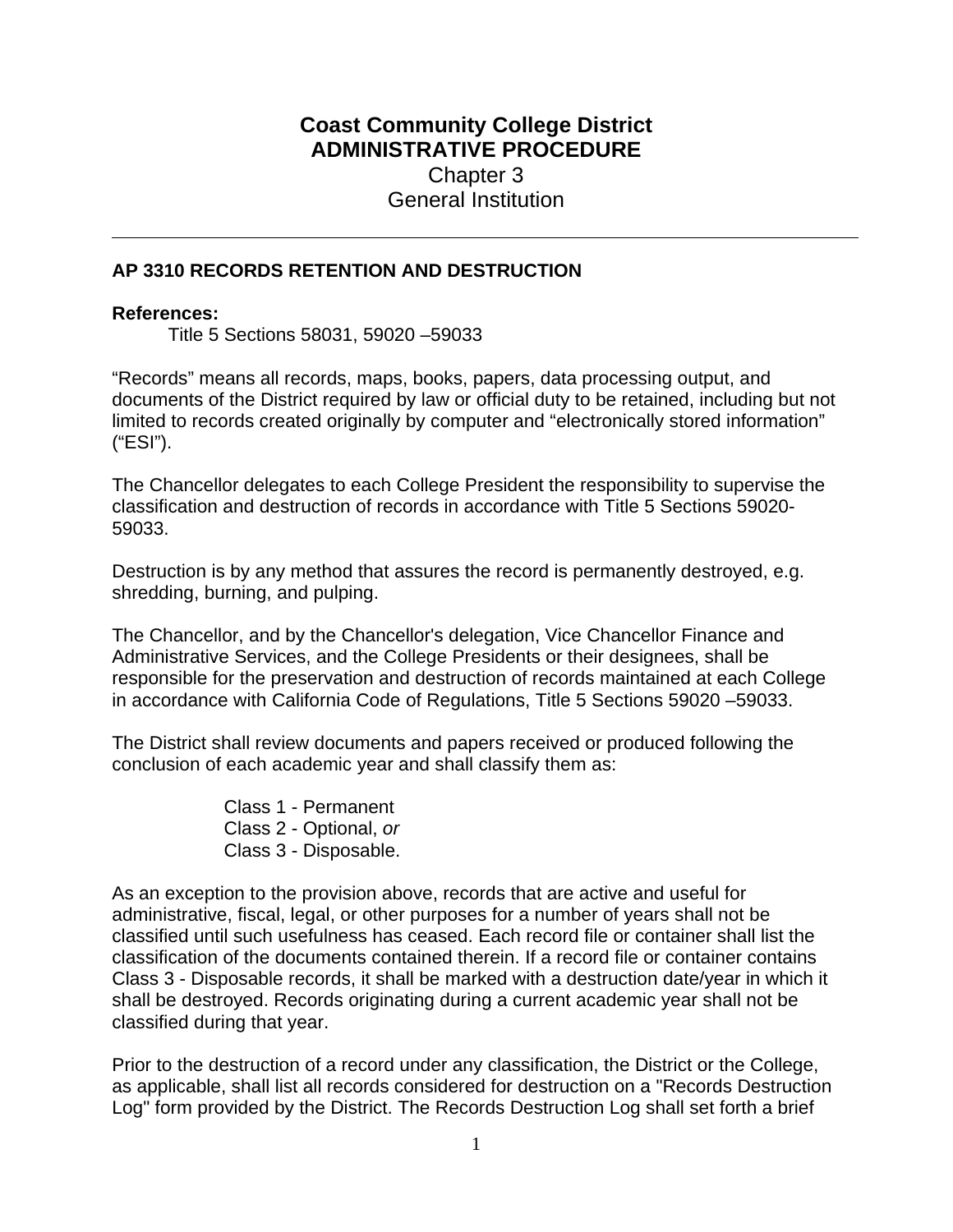description of the document(s) to be destroyed, the date of the document(s), and the classification of the document.

The Chancellor, Vice Chancellor Finance and Administrative Services, the applicable College President, or their designees, shall submit to the Board a list of records recommended for destruction, and shall certify that no records are included in the list which are in conflict with Title 5 Records Retention and Destruction Regulations.

This list of records shall be placed on the Consent Calendar section of the Board Agenda for the Board's consideration and approval (Title 5, Section 59027, 59028). The Board may approve or disapprove the destruction recommendations, order a reclassification of some or all records, and shall attach the list of records to be destroyed (Records Destruction Log) to its minutes (Title 5, Section 59028).

Upon the order of the Board that specified records shall be destroyed, such records shall be permanently destroyed by such foolproof methods as shredding, burning, or pulping. The destruction of such records shall be supervised by the Chancellor, Vice Chancellor Finance and Administrative Services, or applicable College President, or their designee.

# **RECORDS CLASSIFICATION**

I. **CLASS 1 – Permanent Records** (Title 5, Section 59023) Are retained indefinitely – unless copied or reproduced in accordance with Title 5, Section 59022(e). Examples of Types of Class 1 Records

The following Annual Reports:

- Official Budget
- Financial Report of all funds, including cafeteria and student body funds
- Audit of all funds
- FTES Student, including Period 1 and 2 reports, and other major Annual Reports, including those containing information related to:
	- o Property
	- o Activities
	- o Financial Condition
	- o Transactions
	- o Those declared by the Board Minutes to be permanent

Official Actions:

- Minutes of the Board or committees thereof
	- o Text of a policy or resolution not set forth verbatim in the minutes (but only referenced).
	- o Board and Committee resolutions are Class 1 records.
- Elections, including the call, if any, for and the result of an election (but not detailed, i.e. ballots) called, conducted or canvassed by the Board for a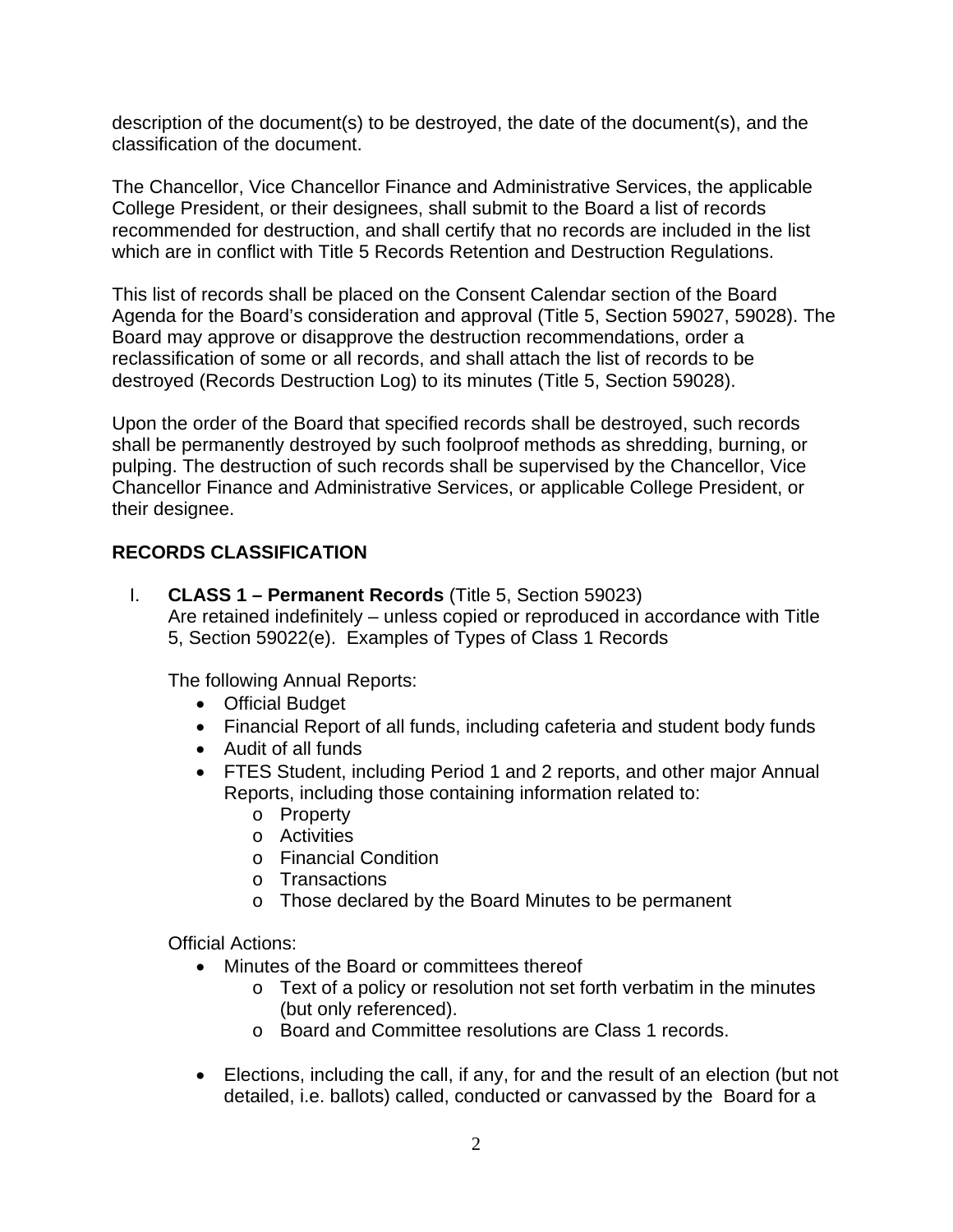Board Member, the Board Member's recall, issuance of bonds, incurring any long-term liability, change in maximum tax rates, reorganization, or any other purpose; and records transmitted by another agency related to this District's reorganization.

Human Resources – Following Personnel Records - All detail records relating to:

- Employment
- Assignment
- Employee evaluations
- Amounts and Dates of Service rendered
- Termination and dismissal of employee in any position
- Sick leave records
- Rate of compensation (salaries, wages, deductions withholdings and to whom paid (a complete proven summary payroll record for every employee may be substituted for detail records – if consistent with whole District detail would then be Class 3 - Disposable)

### Student Records

- Records of enrollment and scholarship for each student (including):
	- o Name of student
	- o Date of Birth
	- o Place of Birth
	- o Name and address of a parent having custody or a guardian (if minor)
	- o Entering and leaving date for each academic year and summer/other sessions
	- o Subjects taken each year, half-year, summer/other
	- o Grades or credits given, toward graduation

Claims/Accidents/Injury

 All records pertaining to any accident or injury involving a student for which a claim for damages has been filed as required by California law, including any policy of liability insurance relating thereto. (except these records cease to be Class 1 - Permanent Records one year after the claim has settled or after the SOL has run)

# Property Records

- All detail records related to:
	- o Land
	- o Buildings
	- o Equipment
	- o In lieu of such detail records, a complete property ledger may be classified as Class 1 - Permanent, and the detail records may then be classified as Class 3 - Disposable, If the property ledger includes:
		- All fixed assets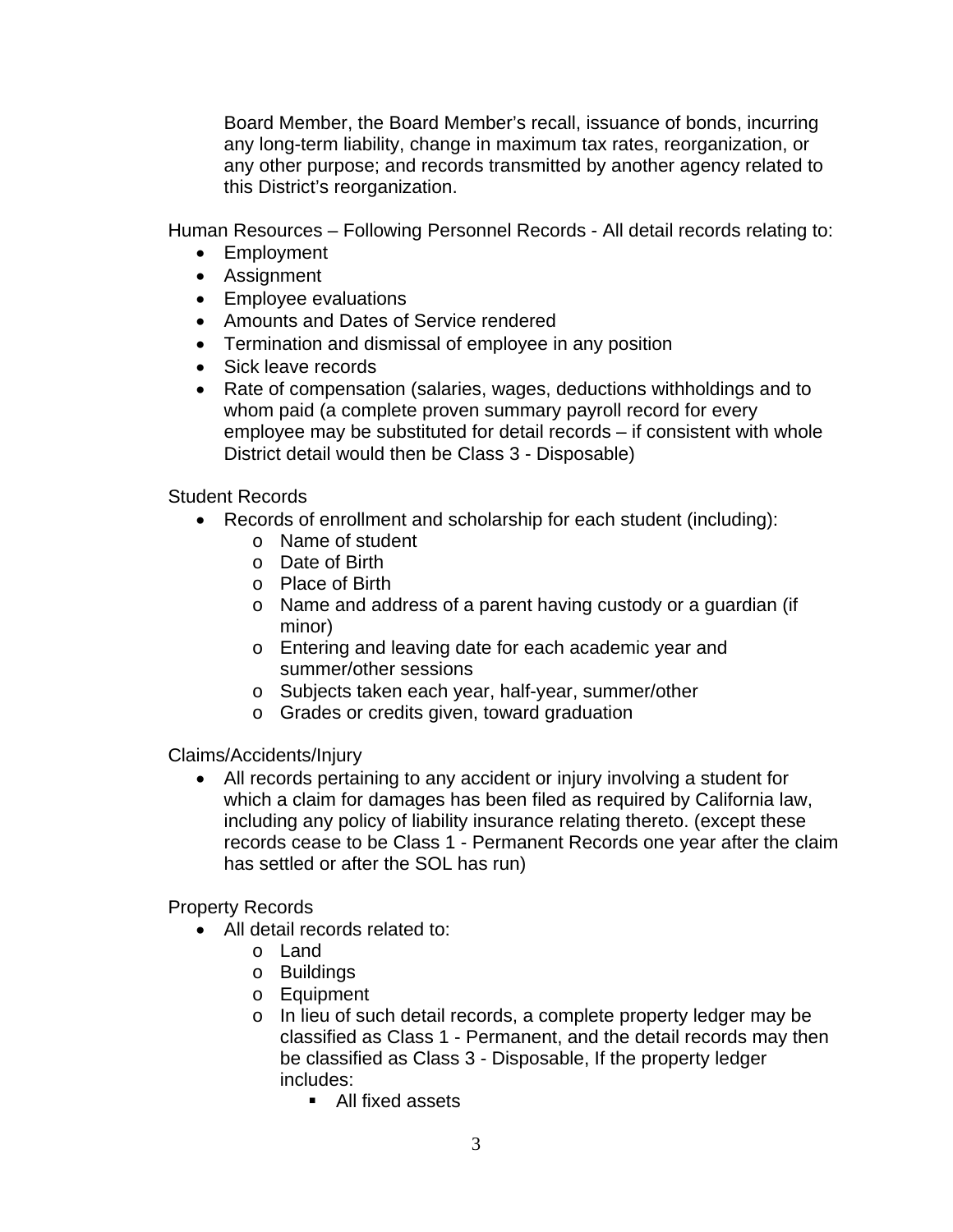- An equipment inventory
- And for each unit of property
	- the date of acquisition
	- from whom acquired
	- adequate description or identification
	- amount paid
	- comparable data if property lost, sold or disposed of

### II. **CLASS 2 – Optional Records** (Title 5 Section 59024)

Any record worthy of further preservation, but not classified as Class 1- Permanent, may be classified as Class 2-Optional, and shall then be retained until reclassified as Class 3-Disposable.

If the Chancellor, or designee, determines that classification should not be made by the time specified in Title 5 Section 59022, all records of the prior year may be classified as Class 2-Optional, pending further review and classification within one year.

#### **Examples:**

Job applications, "B" warrants listings and summaries, cancelled checks (revolving, clearing accounts), cash receipts\deposits, Purchasing Bids, W-4 withholding allowances certificates.

#### **How Long Are Class 2 Records To Be Retained:**

Class 2 records should be destroyed during the 3rd year after the record was designated as a Class 3 record.

#### III. **CLASS 3 – Disposable Records** (Title 5 Section 59025)

All records, other than "continuing records", not classified as Class 1 - Permanent Records or Class 2 - Optional, shall be classified as Class 3 - Disposable, including, but not limited to, detail records relating to:

- Records basic to Audit
	- o Including attendance, FTES Student
	- o Business or Financial Transactions
		- **Purchase orders**
		- **Invoices**
		- **Ledger sheets**
		- Warrants
		- Cancelled checks and stubs
		- **Student Body and Cafeteria fund records**
		- Detail records used in the preparation of any other report
- Periodic reports, such as
	- o Daily
	- o Weekly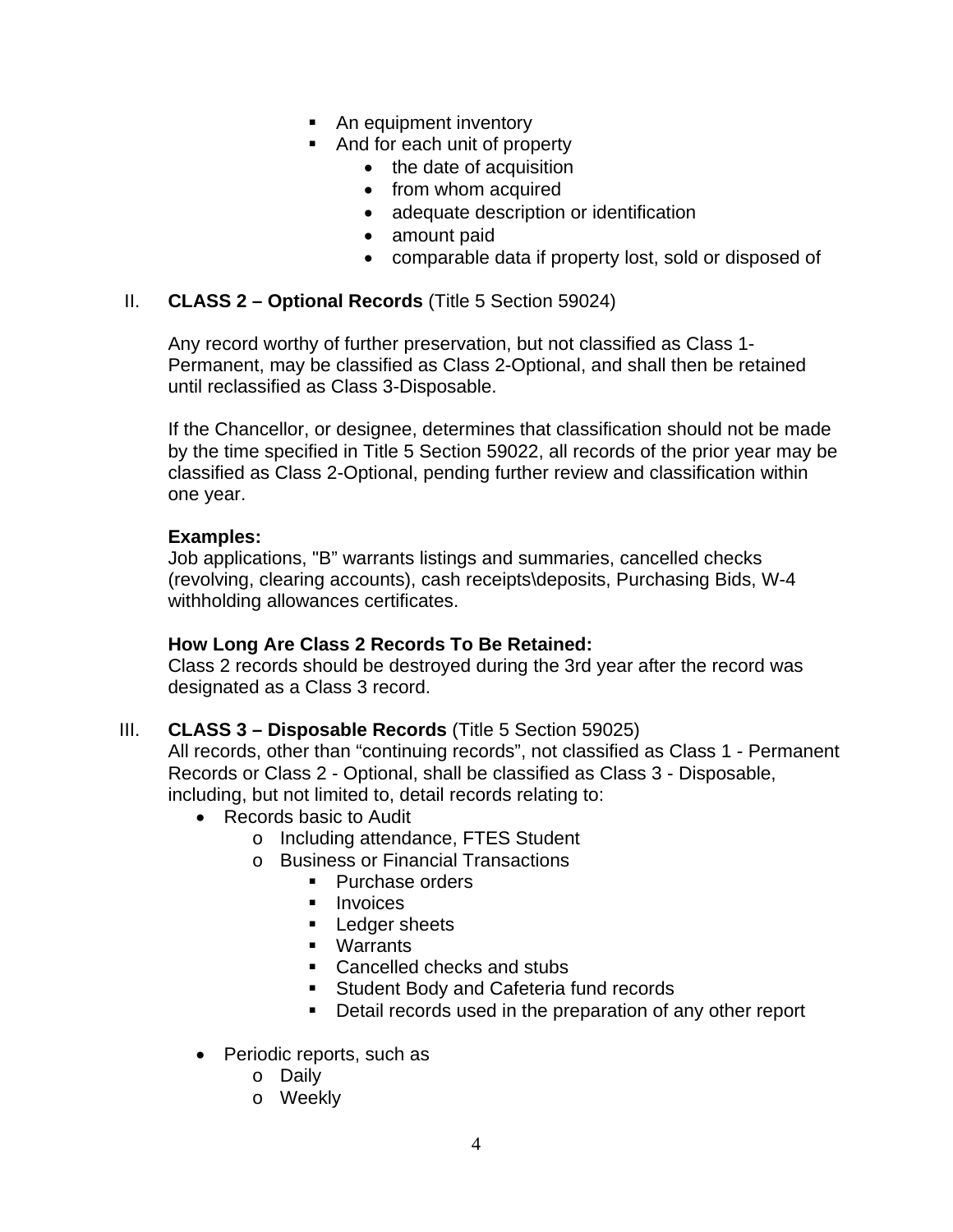- o Monthly
- o Bulletins
- o Instructions

# **How Long Class 3 Records Are To Be Retained:**

Class 3 - Disposable Records should be destroyed during the 3rd year after the year in which they were originated (e.g.  $1993-94 + 3 = 1996-1997$  is the year record destroyed):

- Federal Programs (student aid, etc.) may require longer retention periods o take precedence over the three-year rule
- Audit records destroyed 3 years after the third July 1st following completion of audit
	- o (e.g. Audit of 1994 completed February 1994 would be destroyed after July 1, 1997)

# **RECORDS DESTROYED BY CALAMITY**

Whenever in any academic year the register of any instructor, or other records of the District are destroyed by conflagration or public calamity, preventing the instructor and college officers from making their annual reports in the usual manner and with accuracy, affidavits of the instructor, the president, or other officers of the District, certifying as to the contents of the destroyed register or other records, shall be accepted by all college authorities for all purposes pertaining to the District, except that of calculations of full-time equivalent students (FTES).

Whenever the FTES of the District has been materially affected in any academic year by conflagration, public calamity, or epidemic of unusual duration and prevalence, the regular annual reports of the instructor, the president, or officers of the District, shall be accepted by all college officers for all matters pertaining to the district, except that of FTES.

Whenever any attendance records of the District have been lost or destroyed by conflagration or public calamity, making it impossible for an accurate report on FTES for the district for any fiscal year to be rendered, which fact shall be shown to the satisfaction of the Board of Governors by the affidavits of the members of the Board of the district, the Board of Governors shall estimate the FTES of the District. The estimated FTES shall be deemed to be the actual FTES for that fiscal year for the making of apportionments to the District from the State School Fund.